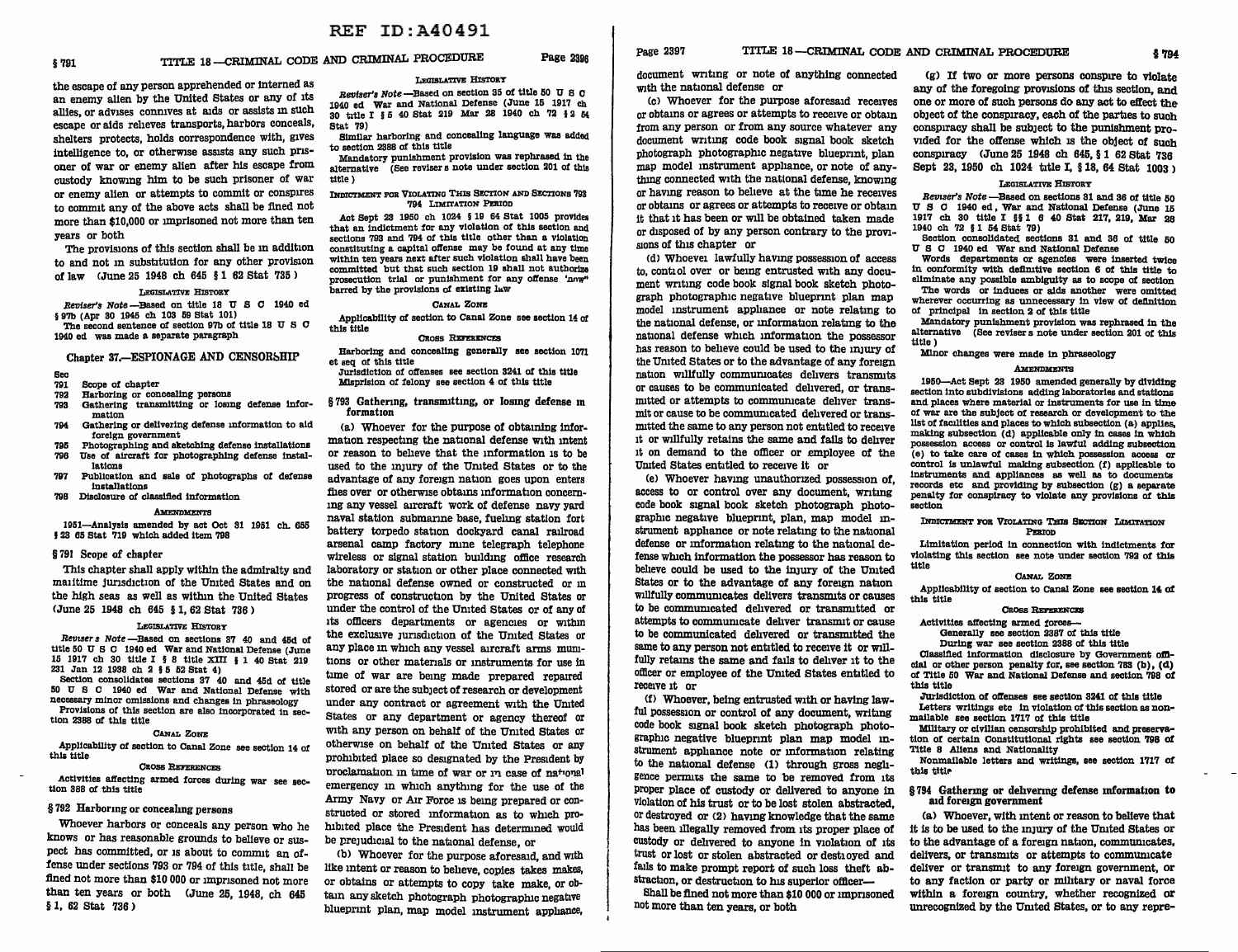# § '195 TITLE 18-CRIMINAL CODE AND CRIMINAL PROCEDURE Page 2398

sentative officer agent employee subJect or citizen thereof either directly or mdirectly any document writing code book signal book sketch photograph, photographic negative blueprint plan map model note mstrument appliance or mformation relating to the national defense, shall be unprisoned not more than twenty years

(b) Whoever violates subsection (a) in time of war shall be pumshed by death or by imprisonment for not more than thirty years

Cc> Whoever m time of war with intent that the same shall be communicated to the enemy collects records publishes or communicates or attempts to elicit any information with respect to the movement numbers description condition or disposition of any of the armed forces ships, aircraft or war materials of the United States or with respect to the plans or conduct or suppased plans or conduct of any naval or mihtary operations, or with respect to any works or measures undertaken for or connected with or mtended for the fortification or defense of any place or any other information relating to the publlc defense which might be useful to the enemy shall be punished by death or by imprisonment for not more than thirty years

 $(d)$  If two or more persons conspire to violate this section and one or more of such persons do any act to effect the object of the conspiracy each of the parties to such conspiracy shall be subJect to the punishment provided for the ofiense which IS the object of such conspiracy <June 25 1948 ch 645 § 1, 62 Stat 737)<br>Legislative History

*Bevi.er a* Note -Based on sections 82 and 84 of title 60 <sup>U</sup>S c 1940 ed War and National Defense (June 16 1917 ch 30 title I §§ 2 4 40 Stat 218 219)

Section consolidates sections 32 and 34 of title 50 U S C 1940 ed War and National Defense

as unnecessary in view of definition of principal in section 2 of this title

The conspiracy provision of said section 34 was also incorporated In section 2888 of this title

Minor changes were made in phraseology

## CONTINUATION OF WAR-TIME PROVISIONS UNTIL APRIL 1 1953

Section 1 (a)  $(29)$  of Joint Res July 3 1952 ch 570 66 Stat 833 prouded that the force and effect of the war-time provisions of this section should continue in force unt 1 six months after the termination of the national emergency proclaimed by the President on Dec 16 1950 by 1950 Proc No 2914 15  $F$  R 9029 set out as a note preceding section 1 of Appendix to Title 50 War and National Defense or such earlier date or dates as may be provided for by Congress but In no event beyond Apr 1 1953 Section 7 of said Joint Res July 3 1952 provided that it should become effective June 16 1952

REPEAL OF PRIOR EXTENSIONS OF WAR-TIME PROVISIONS Section 6 of Joint Res July 3, 1952 repealed Joint Res-<br>Apr 14 1952 ch 204 66 Stat 54 as amended by Joint Res May 28 1952 ch 339 66 Stat 96 Intermediate extensions by Joint Res June 14 1952 ch 487 66 Stat 187 and Joint Res June 30 1952 ch 528 66 Stat 296 which con-<br>tinued provisions until July 3 1952 expired by their own terms

## INDICTMENT FOR VIOLATING THIS SECTION LIMITATION PERIOD

Limitation period in connection with indictments for vlo1atlng this section, see note under section 792 of this title

# CANAL ZONE

Applicability of section to Canal Zone see section 14 of this title CROSS REFERENCES

Classified information disclosure by Government om cial or other person penalty for see section 783 (b) (d) of Title oO War and National Defense and section 798 of this title

Conspiracy to commit offense generally see section 371 of this title

Jurisdiction of offenses see section 8241 of this title Letters writings etc in violation of this section as nonmallable see section 1717 of this title

Nonmailable letters and writings see section 1717 o! this title

§ 795 Photographmg and sketching defense mstalla tions

(a) Whenever in the interests of national defense the President defines certain vital military and naval mstallations or equipment as requiring protection agamst the general dissemination of information relative thereto it shall be unlawful to make any photograph sketch picture drawmg map or graphical representation of such vital military and naval installations or eqwpment without first obtaining permission of the commanding officer of the military or naval post camp or station or naval vessels milltary and naval aircraft and any separate milltary or naval command concerned or higher authority and promptly submitting the product obtained to such commanding officer or higher authority for censorship or such other action as he may deem necessary

(b) Whoever violates this section shall be fined not more than \$1 000 or imp1 isoned not more than one year or both <June 25 1948 ch. 645 § 1 62 Stat 737)<br>Legislative History

*Beviser s* Note -Based on sections 45 and 45c of title 60 U S C 1940 ed War and National Defense (Jan 12 1938 ch 2 § § 1 4 52 Stat S 4)

Section consolidated sections 45 and 45c of title 50 U S C 1940 ed War and National Defense

Minor changes were made In phraseology

# CANAL Zom:

Appllcablllty of section to Canal Zone see section 14 of this title

# CROSS REFERENCES

Photobraphlng sketching mapping etc military or naval properties as unlawful for duration of World War II see section '781 of Appendix to Title 50 War and National Defense

## EX ORD NO 10104 DEFINITIONS OF VITAL MILITARY AND NAVAL INSTALLATIONS AND EQ'OJPMENT

Ex Ord No 10104 Feb 1 1960 15 P' R 597 provided Now therefore by virtue of the authority vested 1n me by the foregoing statutory provisions and in the interests Of national defense I hereby define the following as vital military and naval lnstahatlons or equipment requiring protection against the general dissemination of informs tion relative thereto

1 All milltary naval or air-force installations and equipment which are now classified designated or marked under the authority or at the direction of the President the Secretary of Defense the Secretary of the Army the Secretary of the Navy or the Secretary of the Air Force as top secret secret confidential or restricted and all m1lltary naval or air-force Installations and equipment which may hereafter be so classified deslg

nated or marked with the approval or at the direction of § 797 Pubhcation and sale of photographs of defense the President and located within

{a) Any mllltary naval or air-force reservation post arsenal proving ground range mine field camp base airfield fort yard station district or area

(bl Any defensive sea area heretofore established by rxecutive order and not subsequently discontinued by Executive order and any defensive sea area hereafter established under authority of section 2152 of title 18 of the United States Code

(c) Any airspace reservation heretofore or hereafter established under authority of section 4 of the Air Commerce Act of 1926 (44 Stat 570 49 U S C 174) except the airspace reservation established by Executive Order *'lo* 10092 of December 17 1949

- (d) Any naval harbor closed to foreign vessels
- (el Any area required for fleet purposes

 $(t)$  Any commercial establishment engaged in the de-<br>velopment or manufacture of classified military or naval arms munitions equipment designs ships aircraft or vessels for the United States Army Navy or Air Force

2 All mll1tary naval or air-force aircraft weapons ammunition vehicles ships vessels Instruments engines manu'acturing machinery tools devices or any other equipment whatsoever In the possession of the Mmy Navy or Air Force or in tbe course of experimentation development manufacture or delivery for the Army<br>Navy or Air Force which are now classified designated or marked under the authority or at the direction of the President the Secretary of Defense the Secretary of the Army the Secretary of the Navy or the Secretary of the Air Force as top secret secret confidential or restricted and all such articles materials or equipment which may hereafter be so classified designated or marked with the approval or at the direction of the President

3 All omclal military naval or air-force books pamphlets documents reports maps charts plans designs models drawings photographs contracts or soecifications which are now marked under the authority or at the direction of the President the Secretary of Defense the Secretary of the Army the Secretary of the Navy or the Secretary of the Air Force as top secret secret confidential or restricted and all such articles or equipment which may hereafter be so marked with the approval or at the direction of the President

This order supersedes Executive Order No 8381 of March 22 1940 entitled Defining Certain Vital Military and Naval Installations and Equipment

# §796 Use of aircraft for photographing defense installations

Whoever uses or permits the use of an aircraft or any contrivance used or designed for navigation or flight in the air for the purpose of making a photograph sketch picture drawmg map or graphical representation of vital military or naval installations or equipment in violation of section 795 of this title shall be fined not more than \$1 000 or imprisoned not more than one year or both <June 25, 1948, ch 645. § 1, 62 Stat 738)

### LEGISLATIVE HISTORY

Retnser 3 Note--Based on sections 45 45a and 45c of title 60 U s C 1940 ed War and National Defense (Jan 12 1938 ch 2 §§ 1 2 4 52 Stat S 4)

Reference to persons causing or procuring was omitted as unnecessary in view of definition of principal ' in section 2 of this title

Punishment provided by section 795 of this title ls repeated and is from said section 45 of title 50 U S C 1940 ed

# Minor changes were made in phraseology

### CANAL Zom:

Applicabllity of section to Canal Zone, see section 14 of this title

# installations

On and after thirty days from the date upon which the President defines any vital military or naval installation or equipment as bemg withm the category contemplated under section 795 of this title whoever reproduces publishes sells, or gives away any photograph sketch picture drawing map or graphical representation of the vital military or naval mstallations or equipment so defined, without first obtaining permission of the commanding officer of the nnlitary or naval post camp or station concerned or higher authority, unless such photograph, sketch, picture drawing map or graphical representation has clearly mdicated thereon that it has been censored by the proper nulitary or naval authority shall be fined not more than \$1,000 or imprisoned not more than one year, or both (June 25, 1948 ch 645 § 1 62 Stat 738 )

## LEGISLATIVE HISTORY

*Beviser's Note* -Based on sections 45 and 45b of title 50, U S C 1940 ed War and National Defense (Jan 12 1938 ch 2 §§ 1 S 52 Stat 3)

Punishment provision of section 45 of title 50 U s C 1940 ed War and National Defense is repeated Words upon conviction were deleted as surplusage since punishment cannot be Imposed until a conviction Is secured Minor changes were made in phlaseology

## CANAL ZoNE

Appllcabll1ty of section to Canal Zone see section 14 of this title

# § 798 Disclosure of Classified Information

(a) Whoever knowingly and willfully communicates furnishes transmits, or otherwise makes available to an unauthorized person or publishes or uses in any manner prejudicial to the safety or interest of the Umted States or for the benefit of any foreign government to the detrunent of the United States any classified information-

Cl) concerning the nature preparation or use of any code cipher, or cryptographic system of the United States or any foreign government, or

(2) concerning the design construction use maintenance or repair of any device, apparatus or appliance used or prepared or planned for use by the United States or any foreign government for cryptographic or communication intelligence purposes, or

C3) concermng the commumcation mtelhgence activities of the United States or any foreign government, or

<4> obtamed by the process of communication mtell1gence from the commumcations of any foreign government knowing the same to have been ob tained by such processes--

Shall be fined not more than \$10 000 or unprisoned not more than ten years or both

 $(b)$  As used in subsection  $(a)$  of this section--

The term "classified information means information which at the time of a violation of this section, IS for reasons of national security specifically designated by a Umted States Government Agency for hmited or restncted dissemination or distribution,

The terms "code" "cipher' and "cryptographic system include in their meanings in addition to their usual meanings, any method of secret writing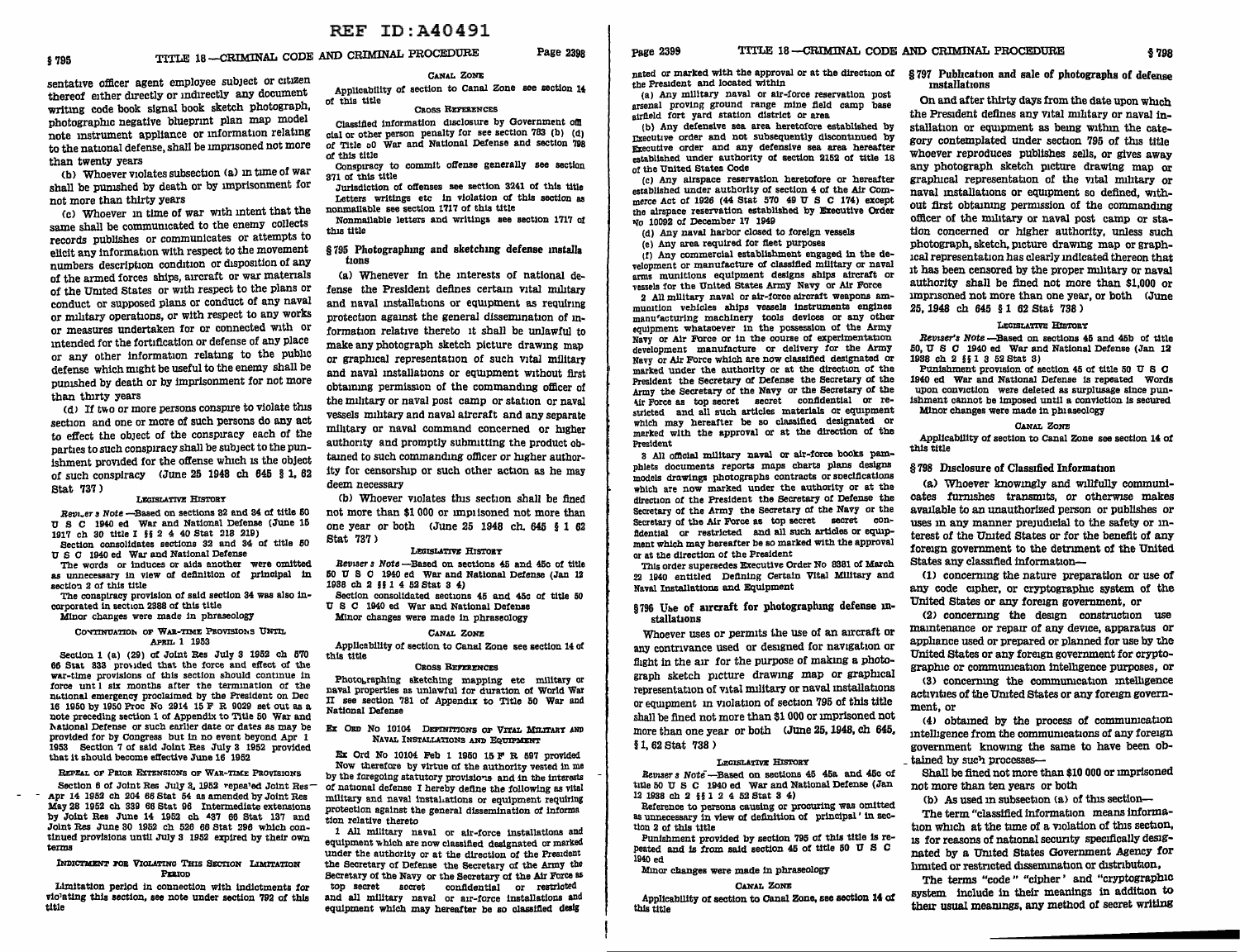and any mechamcal or electrical device or method used for the purpose of disguising or concealing the contents significance or meanings of communications

'The term "fo1elgn government includes in its mearung any person or persons acting or purportmg to act for or on behalf of any faction party department agency bureau or military force of or within a foreign country or for or on behalf of any government or any person or persons purporting to act as a government within a foreign country whether or not such government ls recognized by the Uruted States

The term communication intelligence means all procedures and methods used in the interception of communications and the obtairung of information from such communications by other than the intended recipients

The term unauthorized person" means any person who or agency which ls not authorized to receive information of the categories set forth in subsection (a) of this section by the President or by the head of a department or agency of the United States Government which is expressly designated by the President to engage in communication intelllgence activities for the United States

<c> Nothmg in this section shall prohibit the furnishing upon lawful demand of information to any regularly constituted committee of the Senate or House of Representatives of the Umted States of America or joint committee thereof (Added Oct 31 1951, ch 655 § 24 ca> 65 Stat 719 >

## CROSS REFERENCES

Disclosure of classified information by Government officer or employee see section '783 (b) (d) of Title 50 War and National Defense

Chapter 39.-EXPLOSIVES AND COMBUSTIBLES

Sec<br>831

- 831 Definitions<br>832 Transporta
- 832 Transportation of dynamite powder and fuses.<br>833 Transportation of nitroglycerin

833 Transportation of nitroglycerin<br>834 Marking packages containing ex 834 Marking packages containing explosives

Regulations by Interstate Commerce Commission

## § 831 Defimt1ons

As used in this chapter-

Detonating fUZes' means fuzes used in naval or military service to detonate the high-explosive bursting charges of projectiles mines bombs, or torpedoes

'Fuzes" means devices used in igniting the bursting charges of projectiles,

' Primers means devices used m lgruting the propelling powder charges of ammunition,

'Fuses ' means the slow-burrung fuses used commercially to convey fire to an explosive combustible mass slowly or without danger to the person lighting same,

"Fusees ' means the fusees ordinarily used on steamboats and railroads as night signals <June 25 1948 ch 645 § 1 62 Stat 738 >

## LEGISLATIVE HISTORY

Reviser's Note --Based on title 18  $U$  S C 1940 ed, § 382 (Mar 4, 1909, ch 321 § 232 35 Stat 1134, Mar 4 1921,

ch 172 41 Stat 1444 Oct 9 1940 ch 777 § 6 (a) 54 Stat 1028)

Minor changes in phraseology were made Caoss REFERENCES

carrying explosives on passenger vessels see section 1'70 of Title 46 Shipping Explosives or dangerous weapons aboard vessels see

sections 2277 and 2278 of this title

# § 832 Transportation of dynamite, powder and fuses.

Whoever knowingly transports, carries or conveys witlun the lmuts of the Jurisdiction of the United States any high explosive such as and including dynamite blasting caps detonating fuzes black powder gunpowder or other llke explosive on any car or vehicle of any descriptaon operated in the transportation of passengers by a common carrier engaged in interstate or foreign commerce which car or vehicle is cariying passengers for hire shall be fined not more than \$1 000 or lmpnsoned not more than one year or both and if the death or bodily inJury of any person results from a violation of this section shall be fined not more than \$10 000 or imprisoned not more than ten years or both

However under this section it shall be lawful to transport on any such car or vehicle smokeless powder primers fuses not mcludmg detonating fuzes fireworks or other similar explosives, and properly packed and marked samples of explosives for laboratory examination not exceeding a net weight of one-half pound each and not exceeding twenty samples at one time in a single car or ve hicle, but such explosives shall not be carried m that part of a car or velucle which ls bemg used for the transportation of passengers for bile Also it shall be lawful to transport on any such car or vehicle small-arms ammunition in any quantity and such fusees torpedoes rockets or other signal de vices as may be essential to promote safety in operation This section shall not prevent the transportation of military or naval forces with their accompanying munitions of war on passenger-equipment cars or vehicles <June 25 1948 ch 645, § 1, 62 Stat 738)

## LEGISLATIVE HISTORY

Revisers Note-Based on title 18 U S C 1940 ed §§ 882 885 and 888 (Mar 4 1909 ch 821 §§ 232 <sup>285</sup> and 286 85 Stat 1134-1136 Mar 4 1921 ch 172 41 Stat 1445 OCt 9 1940 ch '7'77 § 6 (a) (c) 54 Stat 1028)

Reference to persons causing or procuring was omitted as unnecessary in view of definition of 'principal in section 2 of this title

Section consolidates last sentence of said section 885 with said section 886 *a!* title 18 U S C 1940 ed

The punishment provision for the lesser offense not Involving death or bodily Injury was reduced from 12 000 fine or 18 months imprisonment or both to \$1 000 fine or 1-year Imprisonment or both so as to render the pun ishment more in consonance with the offense defined and with other sections in this title which define com parable misdemeanors The former provision for maxi mum imprisonment of 18 months with the consequent requirement for prosecution by Indictment and the stigma of commission of a felony upon conviction appeared out of all proportion to the gravity of the offense Changes were made In phraseology and arrangement

CROSS REFERENCES

Appropriations see section 1'70b of Title 46 Shipping Carrying explosives on board vessel, see section 2277 of this title

page 2401 TITLE 18 -- CRIMINAL CODE AND CRIMINAL PROCEDURE § 835

Carrying explosives on passenger vessels see section 1'70 of Title 46 Shipping

Transportation by vessels of gasoline or other Inflammables see section 170 of Title 46 Shipping

# § 833 Transportation of mtroglycenn

Whoever knowingly transports carries or conveys within the Jurisdiction of the United States, liquid nitroglycerin fulminate in bulk in dry condition, or other like explosive, on any car or vehicle of any description operated in the transportation of passengers or property by land or water by a common carrier engaged in interstate or foreign commerce shall be fined not more than \$1 000 or imprisoned not more than one year or both and if the death or bodily mJury of any person results from a violation of this section shall be fined not more than \$10 000 or imprisoned not more than ten years or both (June 25 1948 ch 645 § 1 62 Stat 739)

## LEGISLATIVE HISTORY

Reviser s Note --Based on title 18 U S C 1940 ed §§ 384 385 and 886 (Mar 4 1909 ch 821 §§ 284 285 and 236 35 Stat 1135 1186 Mar 4 1921 ch 1'72 41 Stat 1445 Oct 9 1940 ch '1'7'7 § 6 (a) (c) 54 Stat 1028) Section consolidates last sentence of said section 885 with said sections  $384$  and  $386$  of title 18  $\overline{U}$  S  $C$  1940 ed Reference to persons causing or procuring was omitted as unnecessary In view of definition of principal In section 2 of this title

The punishment provision for the lesser offense not mvolvlng death or bodily Injury was reduced from \$2 000 fine or 18 months imprisonment or both to  $*1000$  fine or 1-year imprisonment or both (See revisers note under section 832 of this title )

Minor changes were made In phraseology

## CROSS REFERENCES

Appropriations see section 1'70b of Title 46 Shipping Carrying explosives on board vessel see section 22'7'7 of this title

Carrying explosives on passenger vessels see section 170 of Title 46 Shipping

# § 834 Marking packages containing explosives

Whoever knowingly delivers to any common carrier engaged in interstate or foreign commerce by land or water or carnes upon any car or vehicle operated by any common earner engaged in interstate or foreign commerce by land any explosive or other dangerous article specrlled in section 832 of this title under any false or deceptive marklng description invoice shipping order or other declaration or without informing the agent of such carrier in writing of the true character thereof at or before the time such delivery or carriage is made or without plainly marking on the outside of every package containing explosives or other dangerous articles the contents thereof shall be fined not more than \$1 000 or imprisoned not more than one year or both and, if the death or bodily injury of any person results 1rom a violation of this section, snall be fined not more than \$10 000 or imprisoned not more than ten years or both <June 25, 1948, ch 645, § 1 62 Stat 739 >

## LEGISLATIVE HISTORY

Reviser's Note --- Based on title 18 U S C 1940 ed §§ 385 and 386 (Mar 4 1909 ch 321 §§ 235 and 236 35 Stat 1135 1136 Mar 4 1921 ch 172 41 Stat 1445 Oct 9 1940 ch '7'7'7 § 6 (a) (c) 54 Stat 1028 )

Section consolidates sections 385 and 386 of title 18 us c 1940ed

24626°-53-vol 2--52

Reference to persons causing or procuring was omitted as unnecessary in view of definition of principal in section 2 of this title

The punishment provision for the lesser offense not involving death or bodily injury was reduced from \$2 000 fine or 18 months imprisonment or both to \$1 000 fine or 1-year imprisonment or both (See revisers note un- der section 832 of this title )

# Changes were made In phraseology

# § 835 Regulations by Interstate Commerce Commission

The Interstate Commerce Commission shall formulate regulations for the safe transportation witlun the limlts of the Jurisdiction of the Umted States of explosives and other dangerous articles including flammable liquids, flammable solids oxidizing materials corrosive liquids, compressed gases and poisonous substances which shall be binding upon all common carriers engaged in interstate or foreign commerce which transport explosives or other dangerous articles by land, and upon all sluppers making shipments of explosives or other dangerous articles via any common carrier engaged in interstate or foreign commerce by land or water

The commission of its own motion or upon application made by any interested party may make changes or modifications in such regulations made desirable by new information or altered conditions Such regulations shall be in accord with the bestknown practicable means for securing safety in transit, covering the packing marking loading handling while m transit and the precautions necessary to determine whether the material when offered is in proper condition to transport

Such regulations as well as all changes or modifications thereof shall unless a shorter time is authorized by the commission, take effect mnety days after their formulation and publication by said commission and shall be in effect until reversed, set asiae, or modified

In the execution of sections 831-835 of this title the Interstate Commerce Commission may utiliZe the services of the Bureau for the Safe Transportation of Explosives and Other Dangerous Articles and may avail itself of the advice and assistance of any department commission or board of the Government, but no oflicial or employee of the United States shall receive any additional compensation for such service except as now permitted by law

Whoever knowingly violates any such regulation shall be fined not more than \$1000 or imprisoned not more than one year or both, and if the death or bodily inJury of any person results from such violation shall be fined not more than \$10 000 or imprisoned not more than ten years or both (June 25 1948 ch 645, § 1, 62 Stat 739 >

## LEGISLATIVE HISTORY

Reviser s Note -Based on title 18 U S C 1940 ed §§ 383 385 and 386 (Mar 4 1909 ch 821 §§ 283 235 and 286 85 Stat 1185 1136 Mar 4 1921 ch 1'72 41 Stat 1445 Oct 9 1940 ch '7'77 § 6 54 Stat 1028)

Section consolidates last sentence of section 885 with sections 383 and 386 of title 18 U S C 1940 ed

Reference to persons causing or procuring was omitted as unnecessary in view of definition of principal in section 2 of this title

The punishment for the lesser offense not Involving death or bodily injury was reduced from \$2 000 fine or